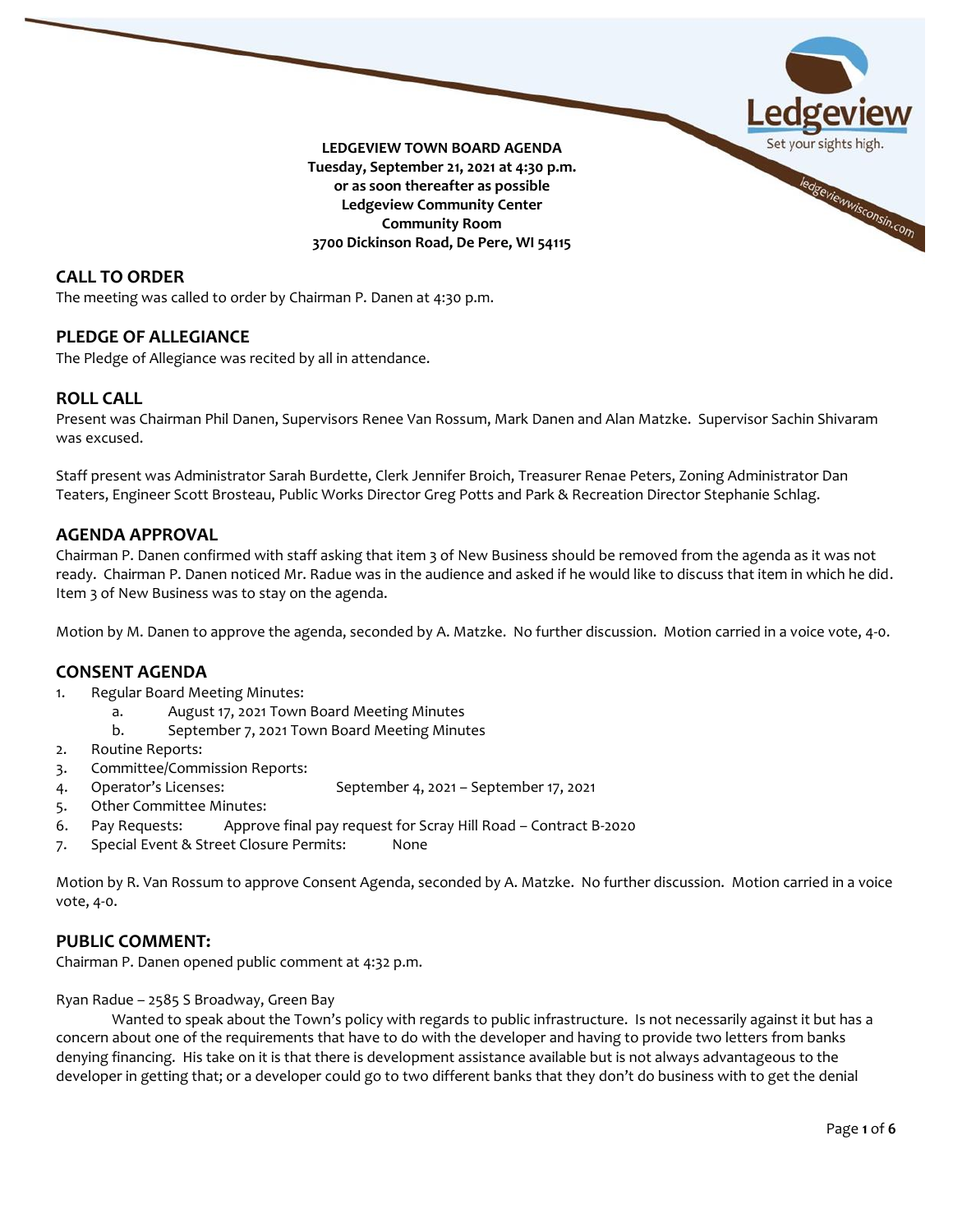letters but that would be disingenuous. Hopes the Town would reconsider that policy at some point in the future or at least how it is implemented.

Chairman P. Danen asked for that to be noted and put up for future discussion with staff.

After a call for additional comments, public comment was closed at 4:33 p.m.

## **PUBLIC HEARING:**

None.

# **ZONING & PLANNING:**

1. **Discuss and act on** recommendation from Zoning and Planning on the request by Greg and La Ree Runnoe (owners) to make minor amendments to the PDD for the August Hills development.

The Town and petitioner are requesting an amendment to the Planned Development for Augusta Hills. The original development was approved by the Board in December 2018 concurrent with the Eventyr Heights Planned Development. The existing Augusta Hills development is currently zoned R-1 Residential with Planned Development District overlay.

During building application review, several items have continued to be contentious because they were not completely clear in the PDD narrative following the 2018 approval. Namely a tree planting plan and building design.

The proposed amendment aims to rectify the issues left unaddressed following the 2018 approval and clarify the PDD documentation so development can continue as efficiently as possible.

## **The following Amendments to the PDD Narrative are proposed:**

#### **Permitted & Accessory Uses**

Single and two-family condominium dwellings are the only permitted uses. Town structures or other governmental facilities and parks/trails/playgrounds was removed from the original PDD.

Home occupations, hot tubs, pools, and temporary structures for construction are permitted accessory uses.

Man-made bodies of water (e.g., ponds) was moved from permitted uses to conditional uses as those would require Town, County and potentially state review. No additional ponds beyond those already designed are expected.

## **Building Design**

- 1. All principal structures will have a minimum floor area of 1,400 SF. This is a change from the original PDD which allowed 1,500 SF.
- 2. The range of roof pitches is proposed to change. The original PDD allowed 5, 6, or 8/12. The proposed PDD will allow a range of roof pitches (inclusive of principal structure, porch roofs, dormers, etc.) from 0:12 (flat roof) to a maximum of 12:12.
- 3. Building height is proposed to increase 2 feet from 24 feet (original) to 26 feet.

## **Landscaping (aka, tree preservation and planting)**

The tree species list was removed. The list previously included identified several ornamental and fruit trees as street trees along the backs of curb. It has been found that owners prefer options for other types of trees including traditional deciduous like oak, elm, maples, etc. Species proposed are expected to match the Town's Urban Specifications Manual which outlines appropriate and prohibited (invasive) species.

A new Tree Planting Plan was provided which shows that each lot will contain at least 1 street tree and several trees will be planted in Common Elements throughout the development.

Chairman P. Danen requested a motion to the amendment.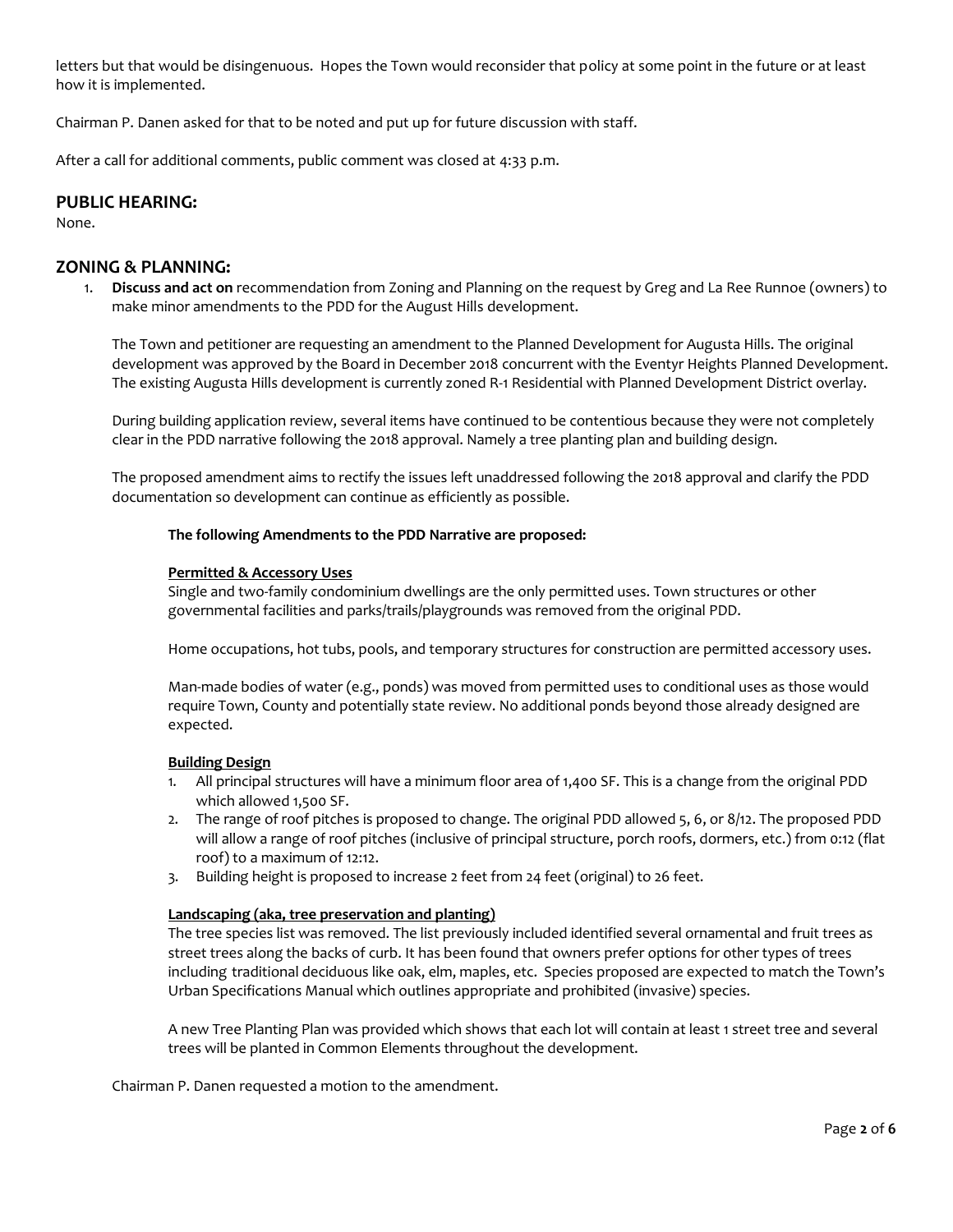Motion made by M. Danen, seconded by A. Matzke to approve. No further discussion. Motion carried unanimously.

2. **Discuss and act on** recommendation from Zoning and Planning on the request by Greg and La Ree Runnoe (owners) to make minor amendments to the PDD for PDD for Eventyr Development.

The Town and petitioner are requesting an amendment to the Planned Development for Eventyr Heights. The original development was approved by the Board in December 2018 concurrent with the Augusta Hills Planned Development. This PDD has been amended several times since its original approval which has resulted in confusion during building application review due to incomplete documentation regarding significant tree inventorying, proposed tree planting, and building design.

The proposed amendment aims to rectify the issues left unaddressed following the 2018 approval and clarify the PDD documentation so development can continue as efficiently as possible.

The existing Eventyr Heights development is currently zoned R-1 Residential with Planned Development District overlay. As a condition of the December 2018 PDD approval, each individual unit within Eventyr Heights is required to have ZPC review and approval before a building permit is issued. ZPC review is specifically for architectural building design and a tree planting plan. This condition remains.

#### **The following Amendments to the PDD Narrative are proposed:**

#### **Permitted & Accessory Uses**

Only single and two-family condominium dwellings and town structures or other governmental facilities are permitted. Home occupations, gardens sheds (only in Grace Gardens), hot tubs, pools, and temporary structures for construction are permitted accessory uses.

Man-made bodies of water were removed as this refers to "ponds" which don't fit within the landscape of the development.

#### **Building Design**

- 1. All principal structures will have a minimum floor area of 1,500 SF. This is a change from the original PDD which allowed a range of 1,500 to 1,900 SF.
- 2. The maximum deck/porch size for individual units is increased from 600 SF to 800 SF from the original PDD.
- 3. The range of roof pitches is proposed to change. The original PDD allowed 5, 6, or 8/12 roof pitches which was later amended to allowed 10/12. The proposed PDD will allow a range of roof pitches (inclusive of principal structure, porch roofs, dormers, etc.) from 0:12 (flat roof) to a maximum of 12:12. As mentioned above, ZPC will retain individual unit architecture review for Eventyr Heights only.
- 4. Building height is proposed to increase 4 feet. The original PDD allowed a building height of 24 feet. The proposed PDD will allow a maximum building height of 28 feet from finished first floor to top of roof peak.

## **Landscaping (aka, tree preservation and planting)**

The petitioner has worked with staff extensively on this and is proposing more landscaping with this amendment than the original PDD proposed. This is being done to rectify what is being lost – while not considered "significant" (meaning 12" caliper trees or larger), the density of smaller trees to be removed is significant.

- 1. Previously, each unit to be developed was required to submit an individual tree survey. The individual tree survey was to identify any significant trees on the unit. As all significant trees have now been identified (as denoted on the planting plans and below) the requirement for a significant tree inventory is being removed. Efforts to retain significant trees on the property must still be made and should be shown on site and building plans, as applicable.
	- a. Where those identified significant trees cannot be saved, they must be replaced at a ratio of 3:1. Replacement should be prioritized first on the unit from which they are removed, then on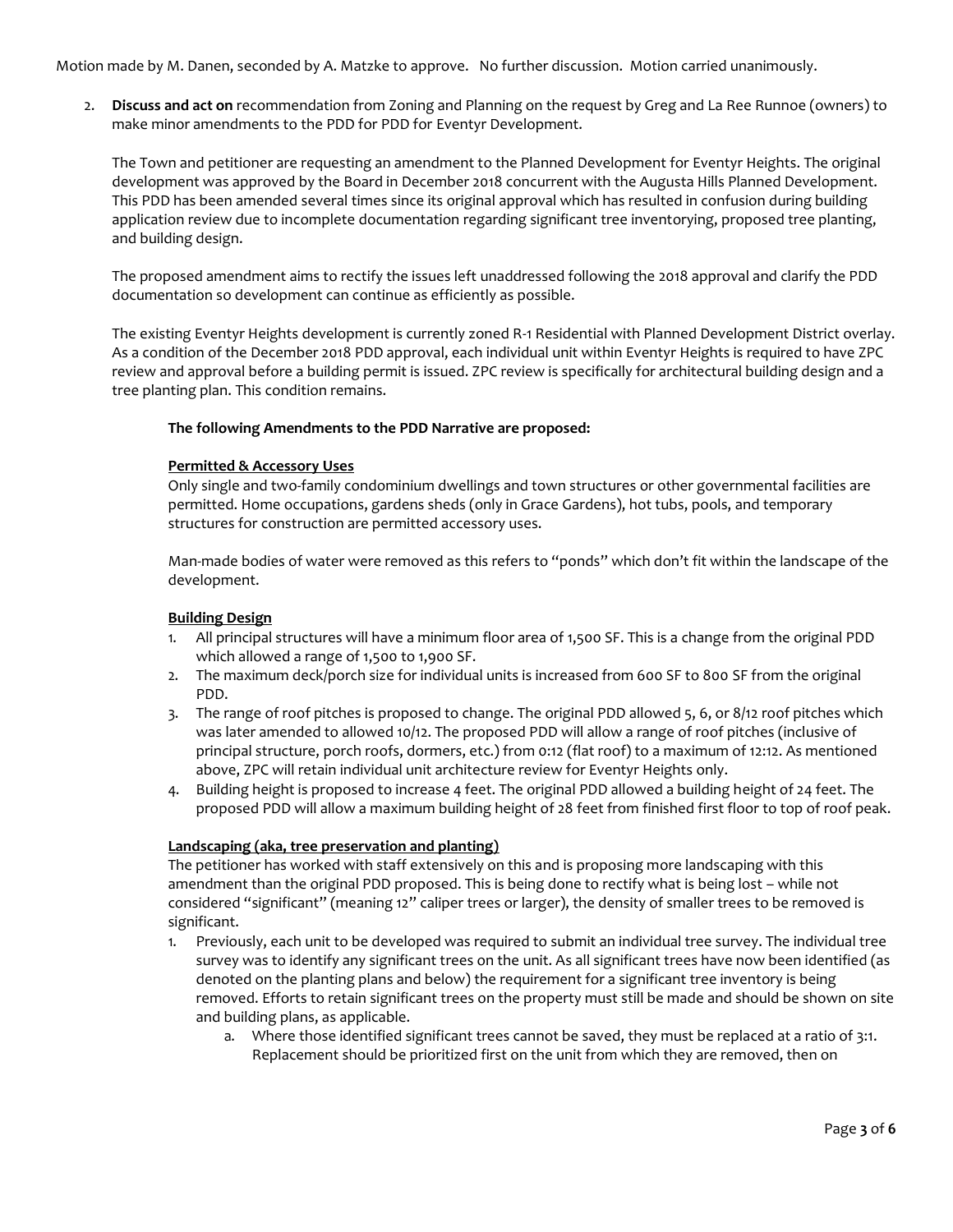adjacent units, then in common elements within Eventyr Heights, then within common elements within Augusta Hills – in that order.

- 2. Tree Planting Plan. A Tree Planting Plan must be provided for each lot in Eventyr. At a minimum, one tree is required to be planted along the street edge of each lot. This is separate from replacement of any "significant trees" lost.
- 3. Tree species list. The species list was removed as it attempted to separate ornamental/fruiting trees from deciduous from evergreens and was overly complicated. Proposed tree species will be reviewed with individual unit proposals and evergreen and ornamental species are required for "replacement trees".
- 4. A new tree planting plan was provided which indicates the information above.

Chairman P. Danen requested a motion to the amendment.

Motion made by R. Van Rossum, seconded by M. Danen to approve. No further discussion. Motion carried unanimously.

# **OLD BUSINESS:**

1. Request for Approval for CliftonLarsenAllen (CLA) Audit Services Contract.

Staff included previous report from Town Board's September 7 $^{\rm th}$  meeting for those supervisors not in attendance and added updated information that was gathered from current senior partners at

Reason why 5 yr. contract was coming in a little more than expected, is because when previous extension was put in place it didn't include the fact that the Town has added two TIDs, had an increase in Developer Fund activity with new subdivisions and three new GASB standards in the original extension that we signed in 2016. Throughout the past five years, 2016-2020, they added those items that we weren't being charged for.

In response to Supervisor Shivaram's concern with having new eyes on the audit being beneficial, staff explained that our previous senior accountant, Dave Maccoux has since been promoted away from Government Audits, allowing Scott Sternhagen to take on that role with new eyes. Mr. Sternhagen explained that the audits are now being done by junior accounts from CLA that change every year, so there are new eyes working on different parts of our audit, while still maintaining the good relationship the Town has with CLA.

If approved, the entire cost of the services would be split between the two TIDs, as well as splitting it evenly between the water and sewer funds.

Chairman P. Danen inquired about getting a one-year quote and if that was able to happen. Staff explained that our current quote with what CLA was proposing, we would be getting a discount for multiple years, and if we went down to anything less than three years, they would have to redo the entire proposal and it would be more expensive. Staff also looked into other audit services from municipalities in our area; Hobart is fairly close to our size, but have more TIDs than we do, and are paying upwards to \$25,000 per year; with Bellevue also paying \$25,000 per year.

Motion made by A. Matzke to approve the 5-year Audit Services Contract with CliftonLarsenAllen (CLA), seconded by M. Danen. Motion carried in a voice vote, 4-0.

## **NEW BUSINESS:**

1. Recommendation from Town Chair to appoint Dan Kerkhoff to the Zoning Board of Appeals (ZBA)

Ordinance permits that the Town Chair makes appointments to Committees and Commissions which are confirmed by the Town Board. Would like to confirm Town Chair's appointment of Dan Kerkhoff to the Zoning Board of Appeals for a three-year term ending September 21, 2024.

Motion made by R. Van Rossum, seconded by A. Matzke to approve to appoint Dan Kerkhoff to the Zoning Board of Appeals. Motion carried in a voice vote, 4-0.

2. Request for Approval for a town wide market adjustment from Fair Market Assessments.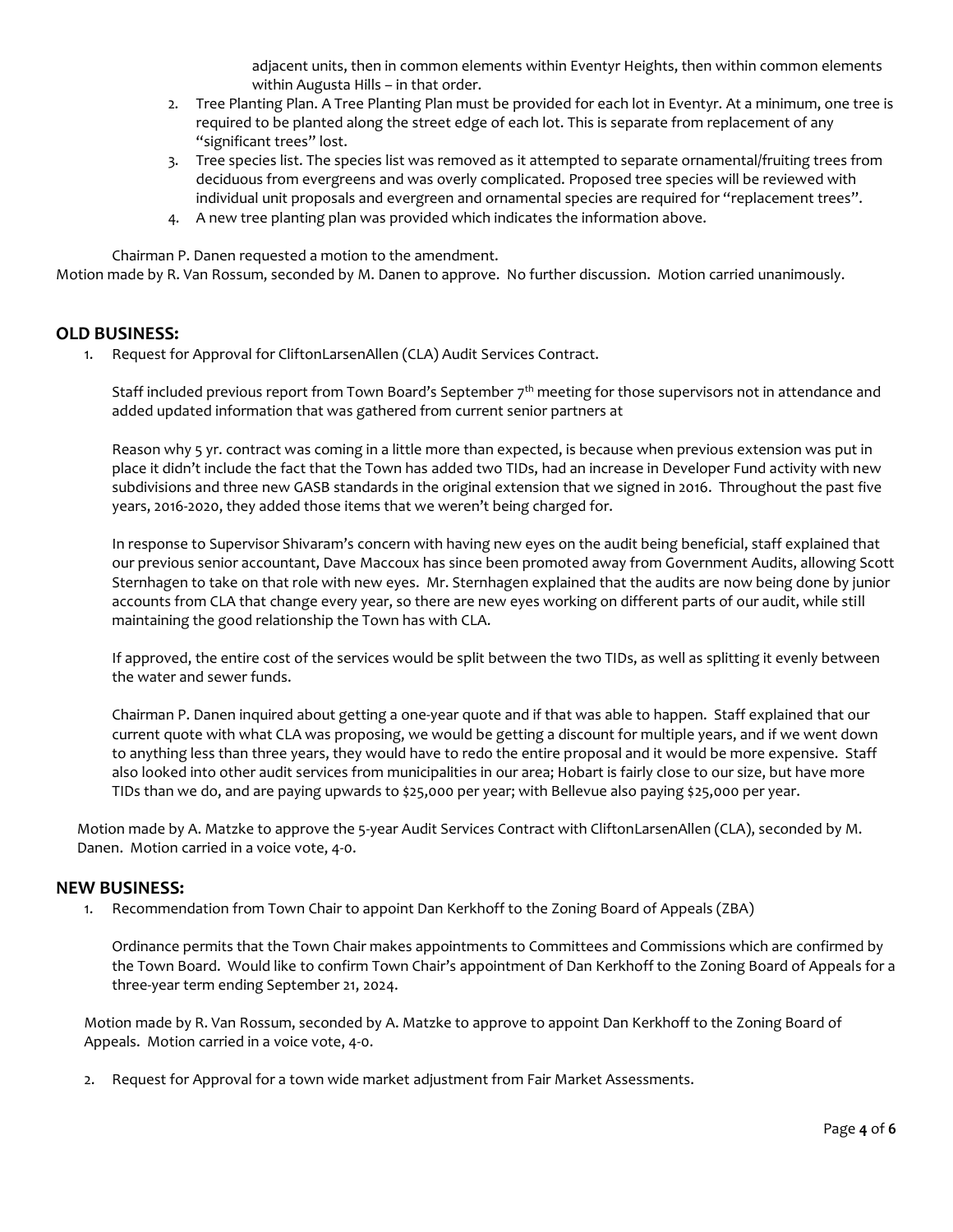Joe Denor with Fair Market Assessments spoke and explained that the Department of Revenue sent out their new equalized values for 2021 and the Town is currently out of compliance on the assessments. Right now our assessments are at 84% of market value. It will be our first year out of compliance, as we had a six-point drop from 2020. Proposing to have our market adjustment in 2022.

Staff stated we would like to start setting aside money each year, that will specifically go towards either a revaluation or market adjustment so we don't have a large expense all at once. Similarly, to what we did in 2017 with the complete revaluation.

Joe Denor explained that what will happen next year will be at a much less smaller scale in that they won't have to go into each house like they did for the revaluation. Would be starting reviewing sales in fall, then closer to the first of the year look at the maintenance work viewing new construction and then starting back up in June. Would end up being effective for the 2022 tax year, and hope to have it complete by July's Board of Review. Also stated several municipalities in the area are on a continuous three-year schedule to keep up with everything.

Motion by A. Matzke, seconded by R. Van Rossum to approve the proposed contract with Fair Market Assessment for a 2022 market adjustment. Motion carried in a voice vote, 4-0.

3. Request for Approval on the Development Agreement – Amendment #1 (Final Agreement) to Agreement Relating to Site Improvements for Crossing at Dollar Creek 2<sup>nd</sup> Addition Subdivision, Seville Properties LLC and the Town of Ledgeview, Brown County, Wisconsin.

Staff explained that originally this agenda item was a place holder and was unintentionally left on and wasn't to go on the final agenda. Staff has been working with Mr. Radue to finalize any questions or clarifications on the Agreement.

Mr. Radue has a disagreement on the accounting portions pertaining to the Crossing at Dollar Creek 2<sup>nd</sup> Addition which has been done for a while but there are some outstanding balances. Some of it stems from multiple projects all tied together and the different ways to interpret it. There was land dedicated to a trail which was a requirement that Mr. Radue didn't necessarily want, but was in the Agreement; that bill for wood chips was for \$19,212.50. Mr. Radue mentioned several other line items in which he was questioning costs for specific things that in the end he feels as though he is underwater.

Mr. Radue believes a lot of interpretation has to be done. He has come to an impasse with staff as to what the actual bill should be and doesn't have a problem paying for what he owes but would like to resolve it. Mr. Radue believes he has already paid the majority and would like to know what the next step is to just resolve it.

Chairman P. Danen suggested that staff put together the numbers as a part of a future agenda item, and asked that Mr. Radue also submit his information as to what he believes the differences are.

No further discussion.

# **COMMUNICATIONS:**

#### **Administrator:**

The Town did send flowers on behalf of The Town to Chief Guns with regards to his wife passing.

#### **Public Works Director:**

Staff and Chairman P. Danen briefly went over previous discussions pertaining Bulky Item Pick up as Supervisor M. Danen was not in attendance at September  $7<sup>th</sup>$  meeting. Supervisor M. Danen had concerns and requested a trial of sorts in possibly having weekly drop off for a month to see how much residents utilize this service. Requested numbers for next meeting.